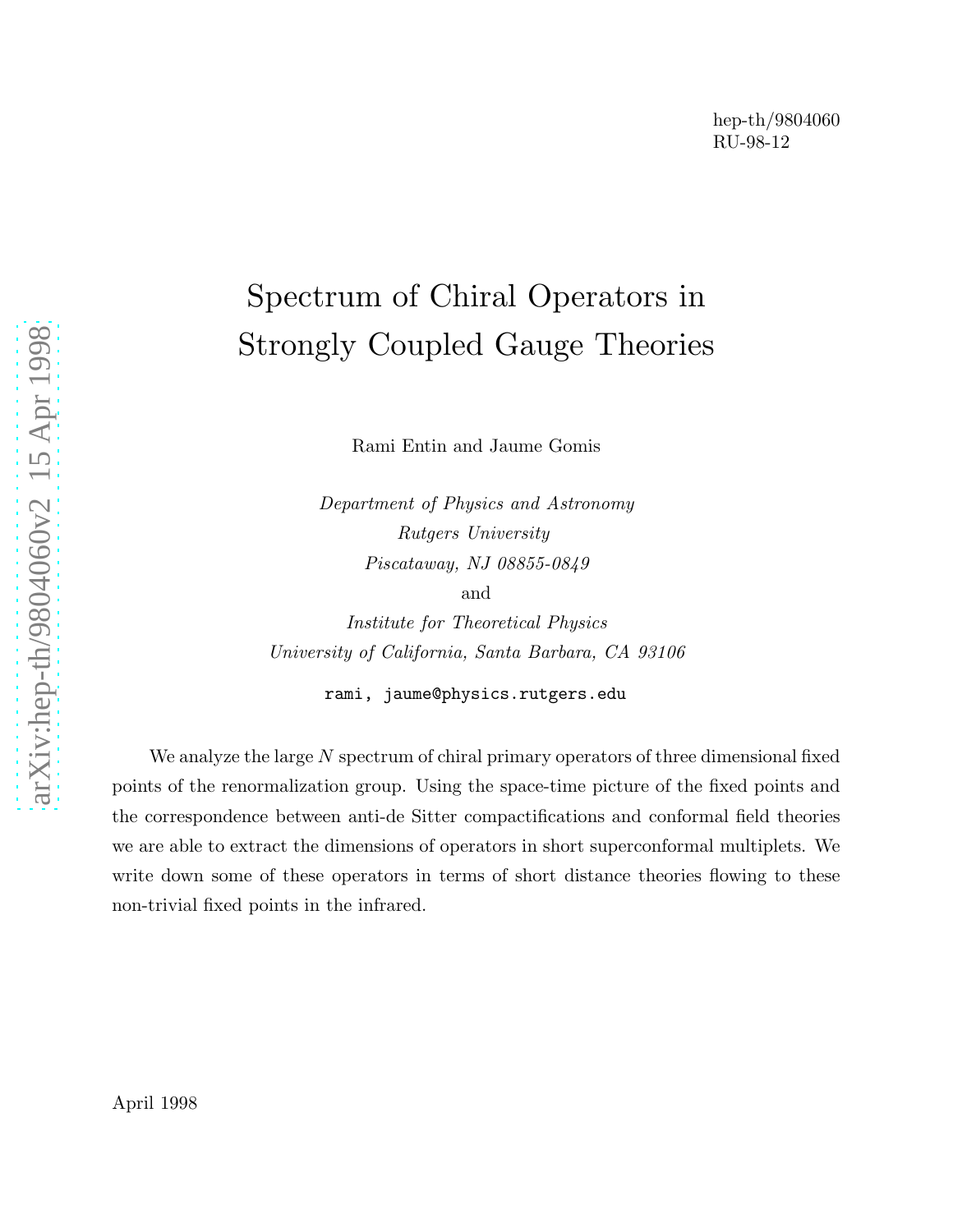#### 1. Introduction

Recently, new ways of analyzing conformal field theories have been proposed[[1,2,3](#page-12-0),[4\]](#page-12-0). Certain conformal field theories are conjectured to be dual to certain space-time compactifications of string theory or M-theory containing anti-de Sitter geometry in the background [\[1](#page-12-0)]. Evidence for the conjecture follows from identifying the space-time symmetries with symmetries of the conformal field theory  $[1,5,2,6,7]$  $[1,5,2,6,7]$  $[1,5,2,6,7]$  $[1,5,2,6,7]$ . Moreover, in [\[3,4](#page-12-0)] a precise recipe was given for computing arbitrary correlation functions in the conformal field theory in terms of the dual space-time theory. The correlation function of operators in the conformal field theory can be computed by analyzing the supergravity action dependence on the boundary of the anti-de Sitter geometry. The correspondence between space-time states and operators in the conformal field theory can be used to test or predict results in conformal field theories. D-brane technology and string duality have recently been used to construct conformal field theories and their conjectured space-time duals  $[8 - 20, 7]$ . Related work which has appeared recently is  $[21 - 51]$ .

In [\[16,7](#page-12-0)], M-theory duals to three dimensional fixed points[[52,53](#page-14-0),[54\]](#page-14-0) of the renormalization group were given. These theories can be realized as world-volume theories of M2-branes sitting at an ADE singularity. These strongly coupled gauge theories are difficult to analyze and one might hope to learn more about them by using the AdS-CFT correspondence.

In this paper, we identify part of the spectrum of primary chiral operators of three dimensional superconformal field theories. This is done by using the M-theory description of the theory at the fixed points[[16,7\]](#page-12-0) and identifying the space-time fields in short supersymmetry multiplets. These fields are in one to one correspondence with chiral operators of the superconformal algebra.

In section two we briefly review the Kaluza Klein spectrum of eleven dimensional supergravity on  $AdS_4 \times S^7$  [[55,56](#page-14-0)]. In section three the space-time duals [\[16](#page-12-0),[7\]](#page-12-0) of the non-trivial fixed points of the renormalization group are introduced. In this section we analyze the states that survive the orbifold projection and identify the subset of states with the right quantum numbers to be in reduced supersymmetry multiplets. In section four dual short distance theories, related by mirror symmetry [\[52](#page-14-0),[53,54\]](#page-14-0), which flow to these fixed points in the infrared are introduced. We give candidate chiral operators in the superconformal field theory using fields in the short distance theories. Section five contains conclusions.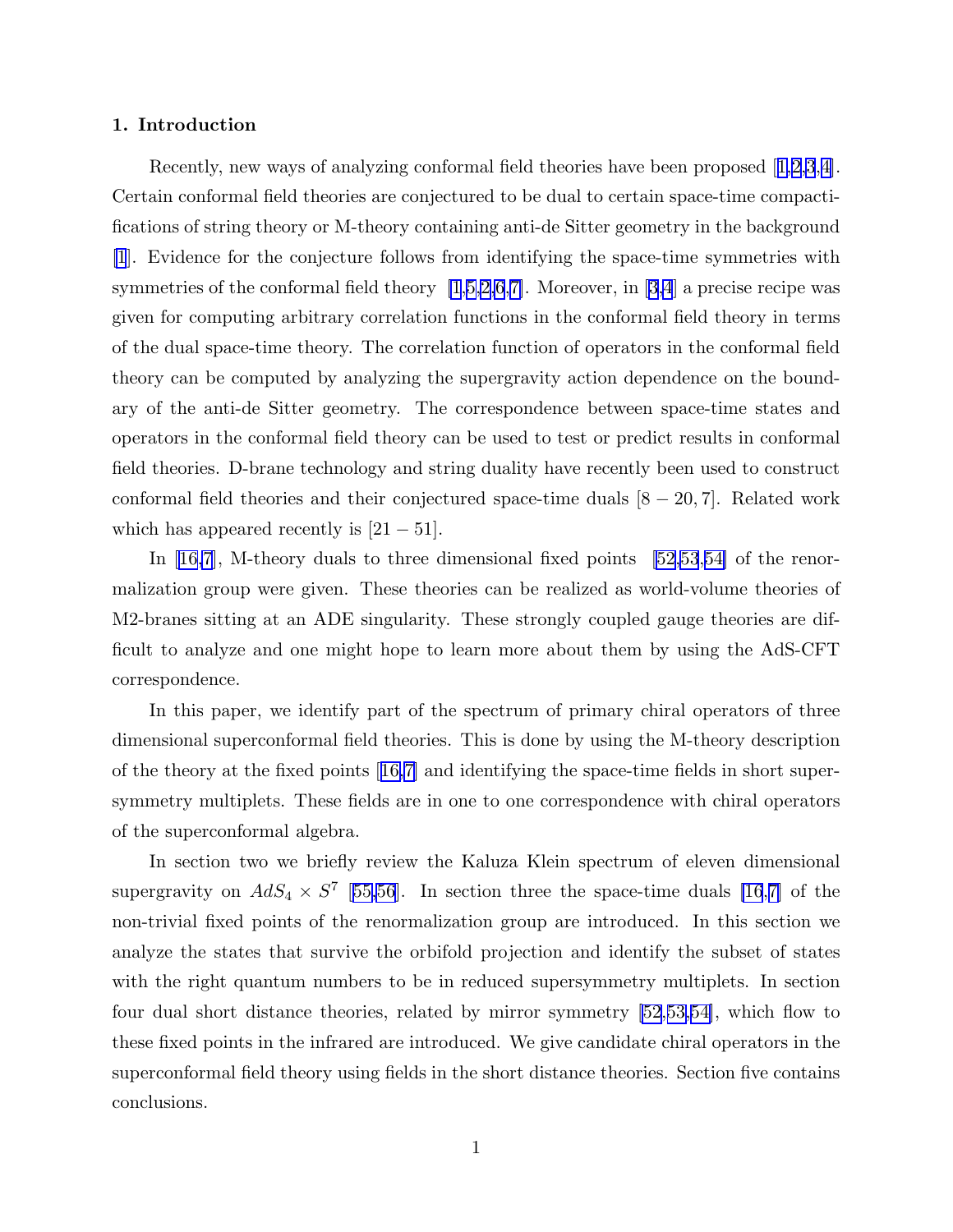## 2. Kaluza-Klein Spectrum of Supergravity on  $AdS_4\times S^7$

Kaluza-Klein harmonics in supergravity play a pivotal role in establishing the AdS-CFT correspondence[[4\]](#page-12-0). They belong to small representations of the supersymmetry algebra in the maximally supersymmetric case[[57,](#page-14-0)[58](#page-15-0)]. As such, many of their properties are protected from quantum and stringy corrections. In particular their masses are given by the eigenvalues of the relevant Laplace operator. Therefore, operators in the superconformal field theory which couple to them will be chiral since their dimensions will be protected from quantum corrections[[4](#page-12-0)]. Chiral operators are in small representations of the superconformal algebra (see[[59,60](#page-15-0)] for details). Their dimensions saturate an inequality of the form

$$
D(\mathcal{O}) \ge f(\lbrace L_i \rbrace, \lbrace R_i \rbrace),\tag{2.1}
$$

where  $\{L_i\}$ ,  $\{R_i\}$  are the Lorentz and R-symmetry quantum numbers. The function f is determined by requiring the representation of the superconformal algebra carried by these operators to be unitary.

One can exploit the AdS-CFT correspondence to verify or predict the spectrum of chiral operators of a given superconformal field theory [\[4](#page-12-0),[12,13,14](#page-12-0),[15,17](#page-12-0)]. In this section we will review the Kaluza-Klein spectrum of supergravity in  $AdS_4 \times S^7$  [[55,56](#page-14-0)] which we will use in the following sections to determine the spectrum of chiral operators of three dimensional strongly coupled gauge theories. In[[12,15](#page-12-0)] this spectrum was used to determine the chiral operators of an  $\mathcal{N} = 8$  three dimensional superconformal field theory.

The spectrum consists of three families of scalar excitations, two families of pseudoscalar excitations, two families of vector excitations, one family of axial vectors and one family of spin 2 excitations. A given Kaluza Klein excitation transforms in a particular representation of the  $SO(8)$  isometry group of  $S<sup>7</sup>$  and carries the Lorentz quantum numbers of the family to which it belongs. The mass<sup>1</sup> of a given space-time field determines the renormalization group flow properties of the corresponding operator in the conformal field theory[[4\]](#page-12-0). The dimension of the operator that couples to a space-time p-form is given by  $(\Delta + p)(\Delta + p - d) = m^2$ , where d is the number of dimensions in which the conformal field theory lives. Thus tachyonic, massless and massive states couple to relevant, marginal and irrelevant operators respectively [\[4](#page-12-0)]. In what follows, we shall only consider those families which contain tachyonic and massless modes corresponding to relevant and marginal operators. These are listed below:

 $<sup>1</sup>$  The mass squared of a field is the eigenvalue of the relevant differential operator.</sup>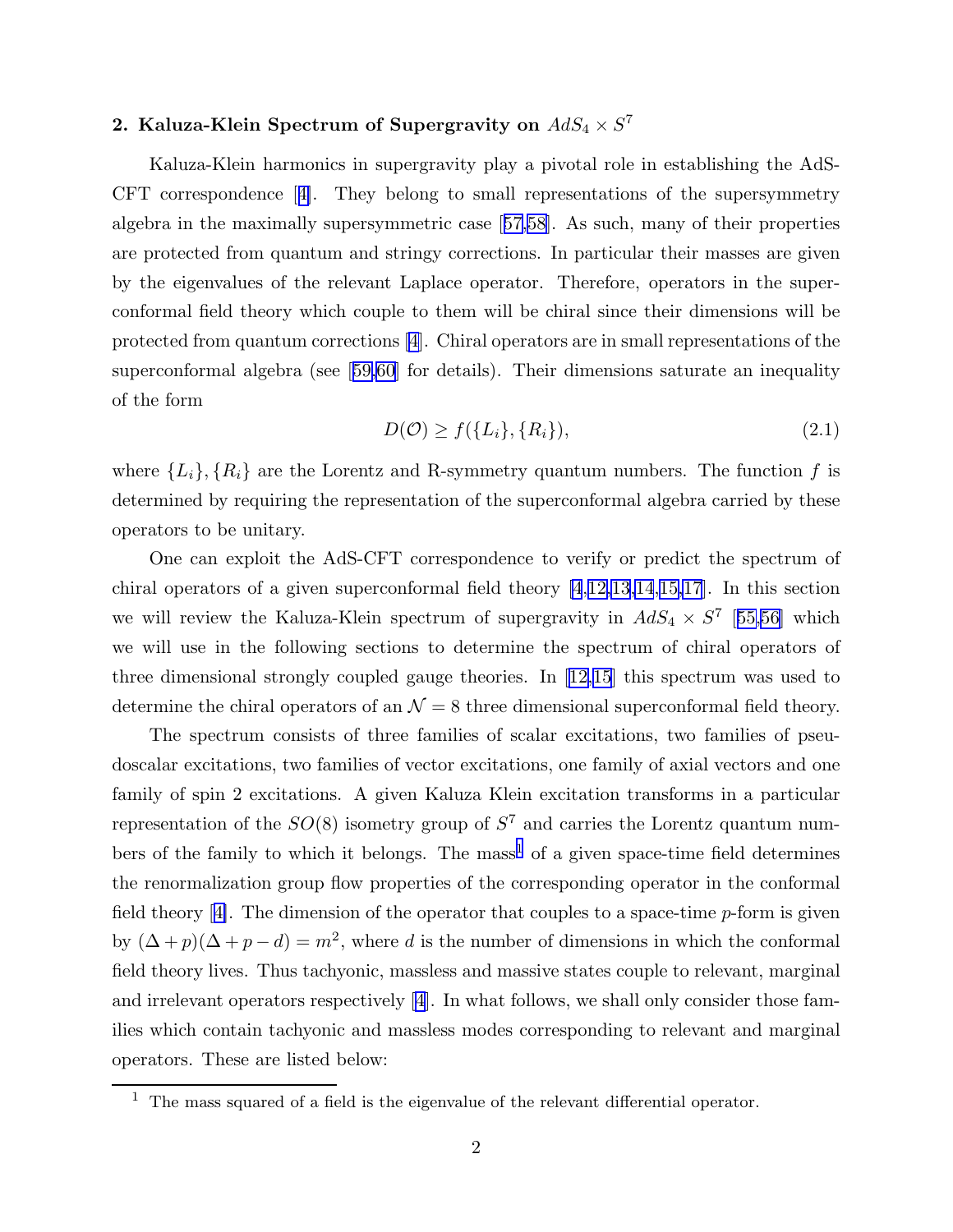## • Scalar:

 $m^2 = \frac{1}{4}$  $\frac{1}{4}k(k-6)$ ,  $k \geq 2$ . These states transform in the k-th symmetric traceless representation of  $SO(8)$ ; their Dynkin labels are  $(k, 0, 0, 0)$ . The dimensions of the corresponding chiral operators in the CFT are  $\Delta = \frac{k}{2}$ .

## • Pseudo-scalar:

 $m^2 = \frac{1}{4}$  $\frac{1}{4}((k-1)(k+1)-8), k \ge 1$ . These states transform in the product representation of the 35<sub>c</sub> with the k – 1-th symmetric traceless representation of  $SO(8)$ ; their Dynkin labels are  $(k-1, 0, 2, 0)$ . The dimensions of the corresponding chiral operators in the CFT are  $\Delta = \frac{k+3}{2}$ .

## • Vector

 $m^2 = \frac{1}{4}$  $\frac{1}{4}(k^2-1)$ ,  $k \geq 1$ . These states transform in the product representation of the 28 with the  $k-1$ -th symmetric traceless representation of  $SO(8)$ ; their Dynkin labels are  $(k-1,1,0,0)$ . The dimensions of the corresponding chiral operators in the CFT are  $\Delta = \frac{k+3}{2}.$ 

## • Graviton

 $m^2 = \frac{1}{4}$  $\frac{1}{4}k(k+6)$ ,  $k \geq 0$ . These states transform in the k-th symmetric traceless representation of  $SO(8)$ ; their Dynkin labels are  $(k, 0, 0, 0)$ . The dimensions of the corresponding chiral operators in the CFT are  $\Delta = \frac{k+6}{2}$ .

States in different Kaluza Klein towers can be combined in supermultiplets by the action of the supersymmetry generators. The operators in the first scalar family are the only $\mathcal{N} = 8$  superconformal primaries [[61\]](#page-15-0).

### 3. States in reduced supersymmetry multiplets

In[[16,7\]](#page-12-0) supergravity duals of  $\mathcal{N} = 4$  three dimensional fixed point theories with ADE global symmetries were given. These theories have dual short distance descriptions related by three dimensional mirror symmetry[[52,53](#page-14-0),[54\]](#page-14-0). They can be realized as world volume theories of brane configurations in space-time. Taking the limit as in [\[1](#page-12-0)] of the supergravity description yields the space-time theory dual to the fixed point. The space-time compactification can be read from the near horizon geometry of the brane configuration.

The brane configuration corresponding to the fixed point is the theory on  $N$  M2branes at a  $C^2/\Gamma$  singularity<sup>2</sup>. The near horizon geometry of this brane configuration is

<sup>&</sup>lt;sup>2</sup> The discrete group  $\Gamma \in SU(2)$  is one of the ADE discrete groups.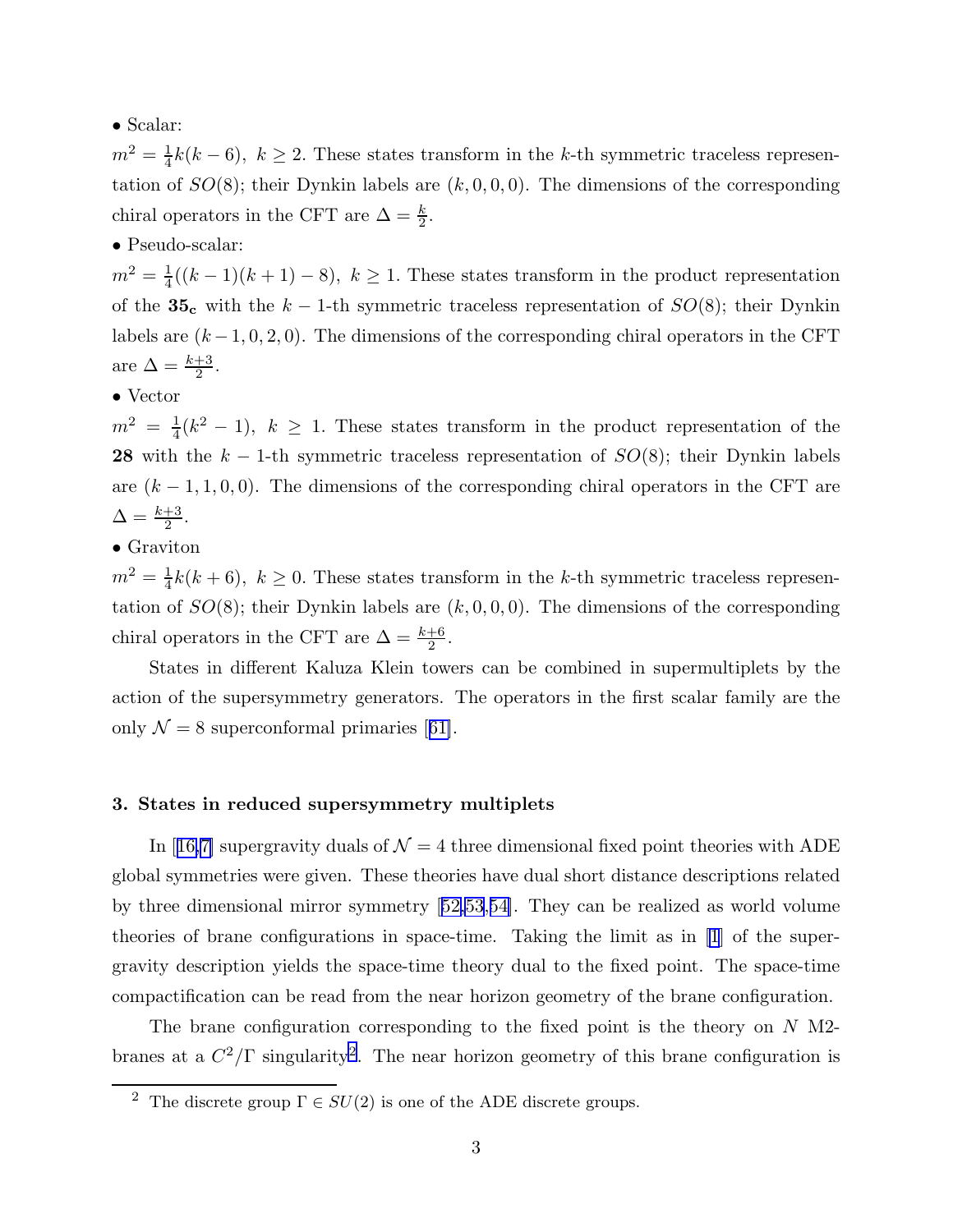$AdS_4 \times S^3 \times_f D_4/\Gamma$ , where the  $S^3$  is fibered over the  $\Gamma$  quotiented four-disk. Therefore, thetheory dual to the fixed point is M-theory on  $AdS_4 \times S^3 \times_f D_4/\Gamma$  [[7](#page-12-0)]. We would like to emphasize the need to include all the degrees of freedom of M-theory and not just the eleven dimensional supergravity ones in order to regulate the singular geometry at the origin of the disk. In[[7\]](#page-12-0) all the symmetries of the fixed point were identified with symmetries in space-time, including the ADE global symmetries.

The procedure for finding the chiral spectrum is analogous to that of [\[17](#page-12-0)]. We know that the space-time realization of the fixed point is the theory of  $N$  M2-branes sitting at an ADE singularity. The presence of the ADE singularity breaks the transverse  $SO(8)$ global symmetry to  $SO(4)_{ADE} \times SO(4)_E$ . Furthermore, the discrete group  $\Gamma$  acts in  $SU(2)_{\Gamma} \subset SO(4)_{ADE}$ , which breaks the  $SO(8)$  isometry group of  $S^7$  to  $SU(2)_{ADE} \times$  $SU(2)_L \times SU(2)_R$ . The unbroken supersymmetry charges of the theory on the M2-branes transform in a  $(2,1,2)$  representation of  $SU(2)_{ADE} \times SU(2)_L \times SU(2)_R$ . Therefore, we identify  $SU(2)_{ADE} \times SU(2)_R$  as the R-symmetry of the three dimensional fixed point theory. The  $SU(2)_L$  symmetry acts as an additional global symmetry group and will be kept for most of the analysis.

The geometry of the configuration above is singular, since the action of  $\Gamma$  leaves an invariant  $S<sup>3</sup>$  at the origin. However, we assume that the Kaluza-Klein modes invariant under this action will correspond to chiral operators in the field theory. Therefore, one must decompose the Kaluza Klein  $SO(8)$  representations of  $AdS_4 \times S^7$  under  $SU(2)_\Gamma \times$  $SU(2)_{ADE} \times SU(2)_L \times SU(2)_R$ , and keep only those states in  $SU(2)_\Gamma$  representations which have neutral components under the action of  $\Gamma$ . As will be elaborated later on, only a subset of the states surviving the projection will have the right quantum numbers to be chiral operators of the superconformal field theory.

The branching rules,  $SO(8) \rightarrow SU(2)_{\Gamma} \times SU(2)_{ADE} \times SU(2)_{L} \times SU(2)_{R}$ , for the  $SO(8)$  representations corresponding to relevant and marginal operators are given in the appendix<sup>3</sup>. Let us consider the case  $\Gamma = A_{k-1} = Z_k$  which acts in the 2 of  $SU(2)_{\Gamma}$  as

$$
Z^{1} \to \alpha Z^{1}
$$
  
\n
$$
Z^{2} \to \alpha^{-1} Z^{2},
$$
\n(3.1)

where  $\alpha = e^{\frac{2\pi i}{k}}$ . The  $SU(2)$ <sub>F</sub> representations which have an invariant component under the  $Z_k$  action<sup>4</sup> are those which are a product of an even number of 2's. Therefore we will

 $3$ See [[62\]](#page-15-0).

 $4$  Performing the same analysis for D and E discrete groups will just further restrict the allowed representations.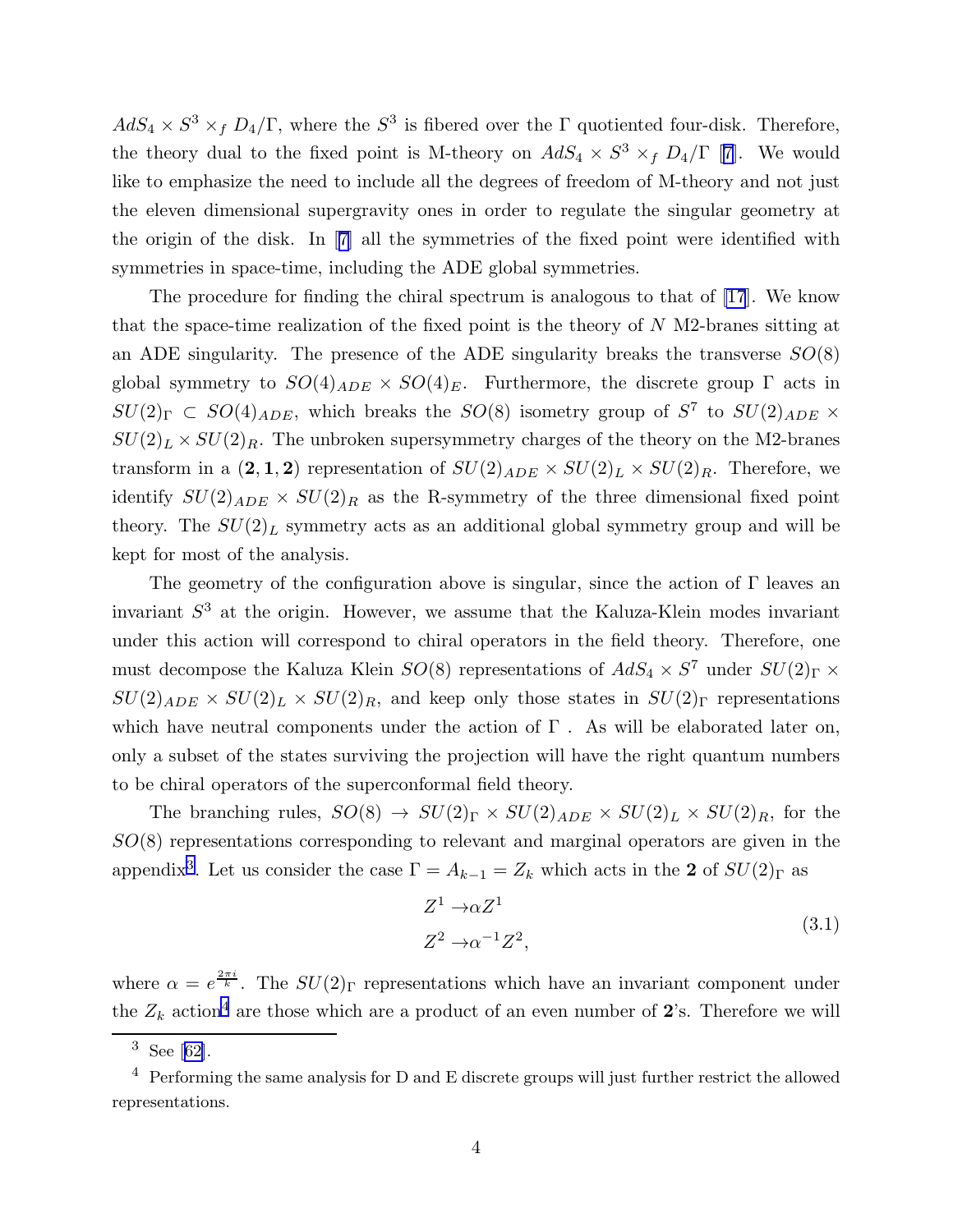keep only the odd dimensional representations of  $SU(2)$ <sub>Γ</sub> that appear in the branching rules.

The first family of scalar excitations in the previous section has five Kaluza-Klein modes which are either tachyonic or massless. The states that survive the projection are<sup>5</sup>

•  $k = 2$   $m^2 = -2$  $(3, 1, 1) \oplus (1, 3, 3) \oplus (1, 1, 1)$ These states couple to a  $\Delta = 1$  operator of the fixed point theory. •  $k = 3$   $m^2 = -\frac{9}{4}$ 4  $(3, 2, 2) \oplus (1, 4, 4) \oplus (1, 2, 2)$ These states couple to a  $\Delta = \frac{3}{2}$  operator of the fixed point theory. •  $k = 4$   $m^2 = -2$  $(5,1,1) \oplus (3,3,3) \oplus (1,5,5) \oplus (3,1,1) \oplus (1,3,3) \oplus (1,1,1)$ These states couple to a  $\Delta = 2$  operator of the fixed point theory. •  $k = 5$   $m^2 = -\frac{5}{4}$ 4  $(5, 2, 2) \oplus (3, 4, 4) \oplus (1, 6, 6) \oplus (3, 2, 2) \oplus (1, 4, 4) \oplus (1, 2, 2)$ These states couple to a  $\Delta = \frac{5}{2}$  operator of the fixed point theory. •  $k = 6$   $m^2 = 0$  $(7, 1, 1) \oplus (5, 3, 3) \oplus (3, 5, 5) \oplus (1, 7, 7) \oplus (5, 1, 1) \oplus (3, 3, 3) \oplus (1, 5, 5) \oplus (3, 1, 1) \oplus (1, 3, 3) \oplus$  $(1, 1, 1)$ 

These states couple to a  $\Delta = 3$  operator of the fixed point theory.

The second family of pseudoscalar excitations has three Kaluza-Klein modes which are tachyonic or massless. The states that survive the projection are

•  $k = 1$   $m^2 = -2$  $(3, 3, 1) \oplus (1, 1, 3) \oplus (1, 1, 1)$ These states couple to a  $\Delta = 2$  operator of the fixed point theory. •  $k = 2$   $m^2 = -\frac{5}{4}$ 4  $(3, 4, 2) \oplus (3, 2, 2) \oplus (1, 2, 4) \oplus (3, 2, 2) \oplus (1, 2, 2) \oplus (1, 2, 2)$ These states couple to a  $\Delta = \frac{5}{2}$  operator of the fixed point theory. •  $k = 3$   $m^2 = 0$  $(5, 3, 1) \oplus (3, 5, 3) \oplus (3, 1, 3) \oplus (3, 3, 3) \oplus (1, 3, 4) \oplus (3, 1, 3) \oplus (3, 3, 3) \oplus (3, 3, 1) \oplus (1, 3, 3) \oplus$  $(3, 1, 3) \oplus (3, 1, 1) \oplus (3, 3, 1) \oplus (1, 3, 1) \oplus (1, 1, 3) \oplus (1, 3, 3) \oplus (1, 1, 1)$ These states couple to a  $\Delta = 3$  operator of the fixed point theory.

<sup>&</sup>lt;sup>5</sup> The triplet (a, b, c) corresponds to an  $SU(2)_{ADE} \times SU(2)_L \times SU(2)_R$  representation.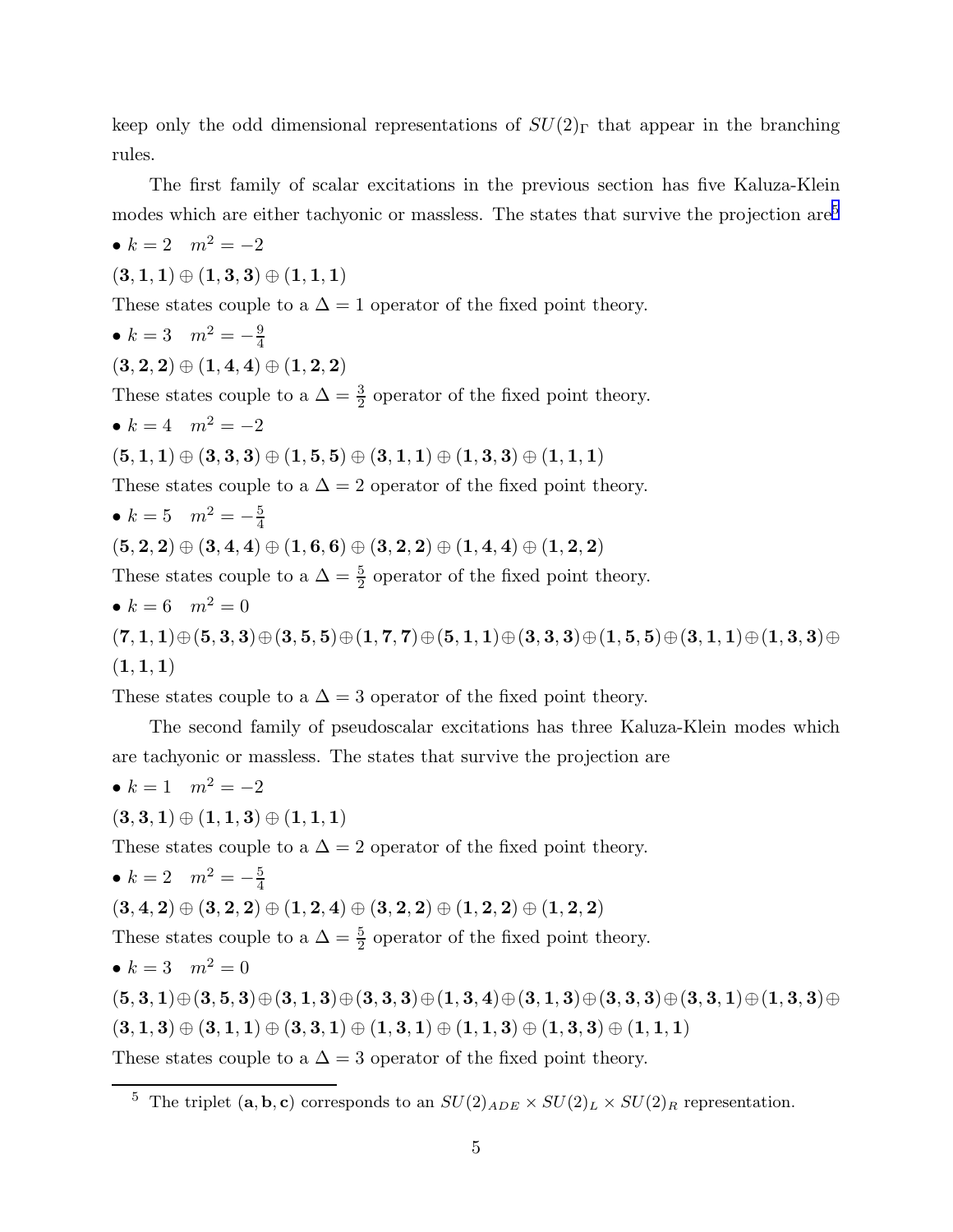The massless vector excitation is

<span id="page-6-0"></span>
$$
\bullet \ k=1 \quad m^2=0
$$

 $(3,1,1) \oplus (1,1,3) \oplus (1,3,1) \oplus (1,1,1)$ 

The gauge boson couples to a  $\Delta = 2$  global symmetry current operator of the fixed point theory in the adjoint of  $SO(4)$ .

The massless graviton excitation is

$$
\bullet \ k = 0 \quad m^2 = 0
$$

 $(1, 1, 1)$ 

The graviton couples to the  $\Delta = 3$  energy-momentum tensor of the fixed point theory.

As mentioned earlier the dimensions of superconformal chiral operators are uniquely determined by their Lorentz and R-symmetry quantum numbers. Therefore, only a subset of the allowed projected states will have the correct quantum numbers to be in reduced supersymmetry multiplets. The relation between the dimension of chiral operators and quantum numbers can be obtained by analyzing the allowed unitary representations of the superconformal algebra. The theories we are considering are three dimensional superconformal field theories with  $SO(4)$  R-symmetry. The scaling dimensions of primary chiral fields are determined in terms of the Lorentz  $Spin(3) \simeq SU(2)$  quantum number j, and the  $SO(4) \simeq SU(2)_{ALE} \times SU(2)_R$  highest weights <sup>6</sup>  $(h_1, h_2)$  as [\[59](#page-15-0),[60\]](#page-15-0)

$$
D(\mathcal{O}) = h_1 + h_2 \quad (j = 0)
$$
  
\n
$$
D(\mathcal{O}) = 1 + j + h_1 + h_2 \quad (j \neq 0).
$$
\n(3.2)

Using (3.2), the superconformal primaries from the scalar family are given by

$$
k = 2 \qquad \Delta = 1 \qquad (3, 1, 1) \oplus (1, 3, 3)
$$
  
\n
$$
k = 3 \qquad \Delta = \frac{3}{2} \qquad (3, 2, 2) \oplus (1, 4, 4)
$$
  
\n
$$
k = 4 \qquad \Delta = 2 \qquad (3, 3, 3)
$$
  
\n
$$
k = 5 \qquad \Delta = \frac{5}{2} \qquad (5, 2, 2) \oplus (3, 4, 4)
$$
  
\n
$$
k = 6 \qquad \Delta = 3 \qquad (5, 3, 3) \oplus (3, 5, 5).
$$
  
\n(3.3)

None of the surviving states from the pseudoscalar tower have the right quantum numbers to be  $\mathcal{N} = 4$  superconformal primaries. The massless vector and the graviton correspond to conserved currents in the superconformal field theory. They couple to the global symmetry current in the adjoint of the R-symmetry and to the energy momentum respectively. Since they are conserved currents, their dimensions are protected from quantum corrections.

<sup>&</sup>lt;sup>6</sup> Our conventions for  $h_i$  i = 1, 2 are that the dimension d of an  $SU(2)$  representation is  $d = 2h_i + 1.$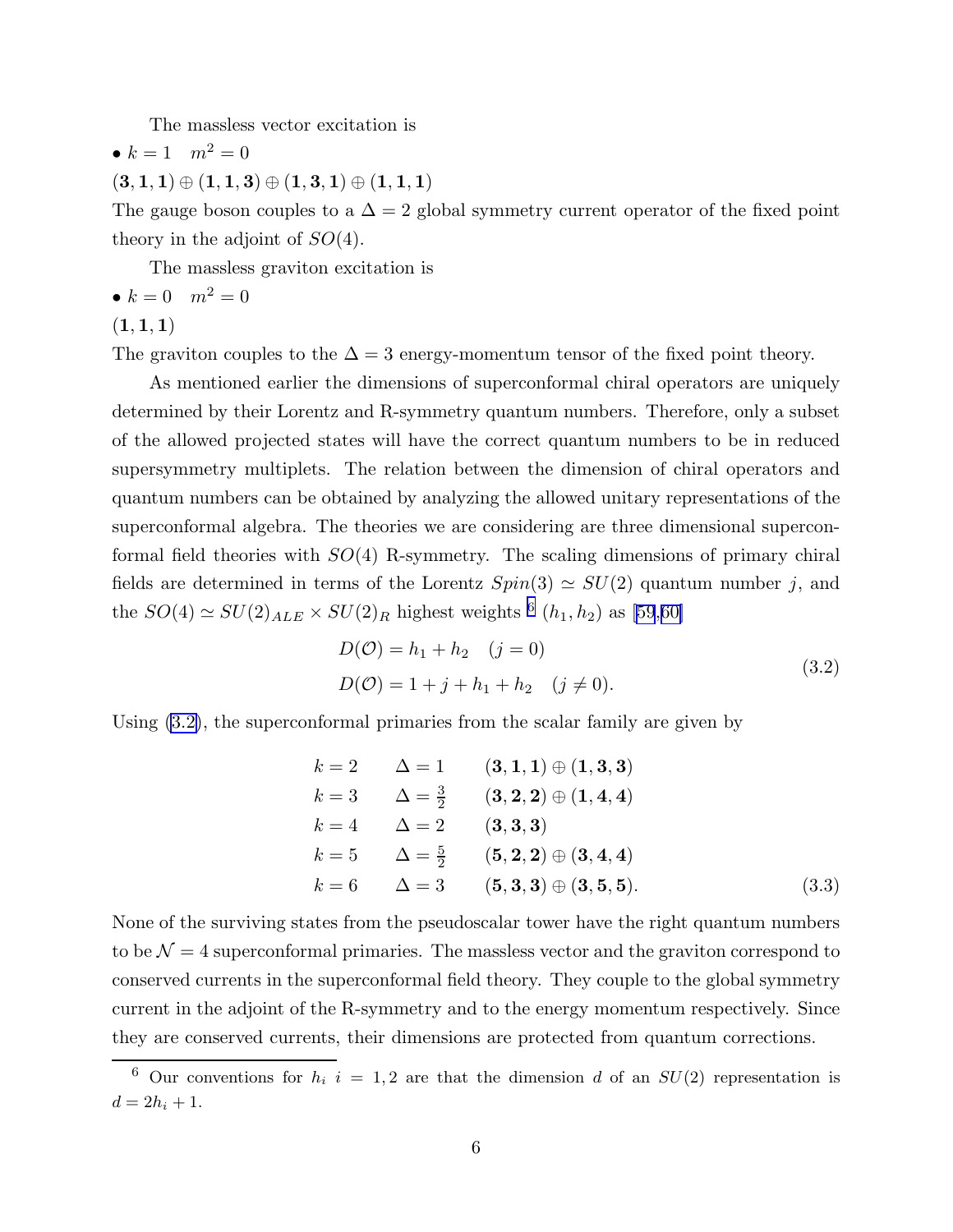#### 4. Superconformal primary operators

In the previous section we have obtained the spectrum of states in reduced supersymmetry multiplets. In this section we write some of the corresponding chiral operators in terms of fields in short distance theories. Each fixed point has two short distance descriptions, related by three dimensional mirror symmetry[[52,53](#page-14-0),[54\]](#page-14-0), which flow to the fixed point in the infrared. As we shall see, some of the operators can be realized in both short distance theories, some in only one of the mirror pairs and some of the operators cannot be written in terms of short distance degrees of freedom.

The short distance theories have a moduli space of vacua with a Higgs and a Coulomb branch which intersect at the origin. There the theories are at a non-trivial fixed point of the renormalization group with ADE global symmetry. In the  $Z_k$  case we are considering, the fixed point theory has a global  $SU(k)$  symmetry. The two mirror theories are:

• The theory of N D2-branes at a  $C^2/Z_k$  orbifold singularity. These are the quiver gauge theories considered in [\[63](#page-15-0),[64,65](#page-15-0)]. The gauge group is  $G = \left(\prod_{i=1}^{k} U(N)\right) / U(1)$  with k bifundamental hypermultiplets. In  $\mathcal{N}=1$  language, there are  $2k$  chiral superfields  $Q_i, \tilde{Q}_i^{\dagger}$ both transforming in the  $\mathbf{N}_i \times \bar{\mathbf{N}}_{i+1}$  of  $U(N)_i \times U(N)_{i+1}$ .<sup>7</sup>

• The theory of N D2-branes probing k D6-branes in Type I' orientifold  $T^3/Z_2\Omega$  [\[52](#page-14-0)]. This is a  $U(N)$  gauge theory with k hypermultiplets in the fundamental representation and one hypermultiplet in the adjoint. In  $\mathcal{N}=1$  language, there are 2k chiral superfields  $q_i, \tilde{q}_i^{\dagger}$ i transforming in the  $N$  of  $U(N)$ .

These three dimensional  $\mathcal{N} = 4$  gauge theories have an  $SO(4) \simeq SU(2)_1 \times SU(2)_2$ global R-symmetry. The massless multiplets transform in some representation of the Rsymmetry which can be inferred by dimensional reduction of  $d = 6, \mathcal{N} = 1$  theories. The scalars in the vector multiplet transform in the  $(3, 1)$ . Upon dualizing the photon along the Coulomb branch one gets an additional scalar transforming in the  $(1, 1)$ . Therefore along the Coulomb branch the field content is that of a hypermultiplet with scalars transforming in the  $(3 \oplus 1, 1)$ . Both scalars in the usual hypermultiplet transform as a  $(1, 2)$ .

Mirror symmetry acts by exchanging the Coulomb (Higgs) branch of one theory with the Higgs (Coulomb) branch of the other. Hence, under this symmetry the scalars in the vector (hyper) multiplet of one theory will transform in the  $SU(2)$  factor of the R-symmetry in which the scalars in the hyper (vector) multiplets of the other theory transform. Once

 $7$  The index *i* is cyclic.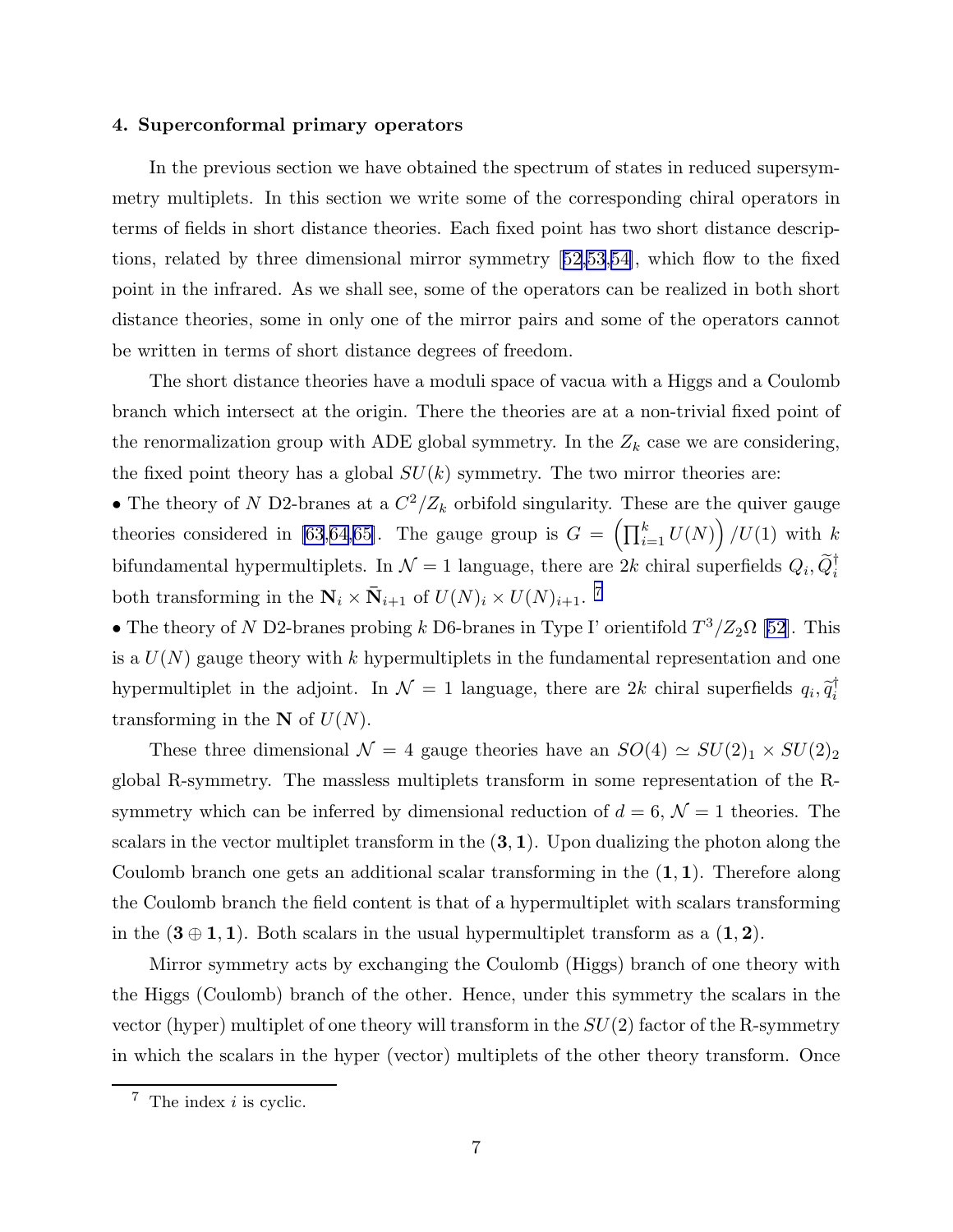the R-symmetry transformation properties of multiplets in one theory are determined, those of the mirror theory multiplets are also known.

In section three we identified  $SU(2)_{ADE} \times SU(2)_R$  as the R-symmetry of the theory at the fixed point. In the quiver construction [\[63,64](#page-15-0),[65\]](#page-15-0) the hypermultiplets are naturally charged under the unbroken  $SU(2)_{ADE}$ . Therefore, the fields in the quiver theory transform as

$$
\Phi_i^A \oplus \Phi_i \to (1, 3 \oplus 1) \qquad A = 1, 2, 3
$$
  

$$
Q_i, \widetilde{Q}_i \to (2, 1), \qquad (4.1)
$$

where  $\Phi_i^A$  are the vector multiplet scalars and  $\Phi_i$  is the dualized photon. As explained above this implies that the mirror theory fields transform as

$$
\phi^A \oplus \phi \to (\mathbf{3} \oplus \mathbf{1}, \mathbf{1}) \qquad A = 1, 2, 3
$$
  

$$
q_i, \widetilde{q}_i \to (\mathbf{1}, \mathbf{2}), \qquad (4.2)
$$

where  $\phi^A$ ,  $\phi$  are the vector multiplet scalars and the dual photon.

We want to write down gauge invariant operators corresponding to the supergravity states in small supersymmetry multiplets([3.3](#page-6-0)). A careful analysis shows that not all of them can be written in terms of the short distance fields. Concretely, while one can always write combination with the right dimension and R-symmetry charges in at least one of the mirror theories, it is not always possible to do it in a gauge invariant way.

Asan example, consider the  $\Delta = \frac{3}{2}$  operator appearing in ([3.3](#page-6-0)), with R-symmetry numbers  $(1, 4)^8$ . To write this operator in the quiver theory, one has to fully symmetrize three hypermultiplet scalar fields and this cannot be made in a gauge invariant way. Obviously, this is impossible in the probe theory as well. The same conclusion holds for all operators in the second and fourth lines of [\(3.3](#page-6-0)).

The operators which can be written in one or both mirror pairs are given by:

<sup>8</sup> Recall that the first and the third entries in each triplet are the R-symmetry quantum numbers.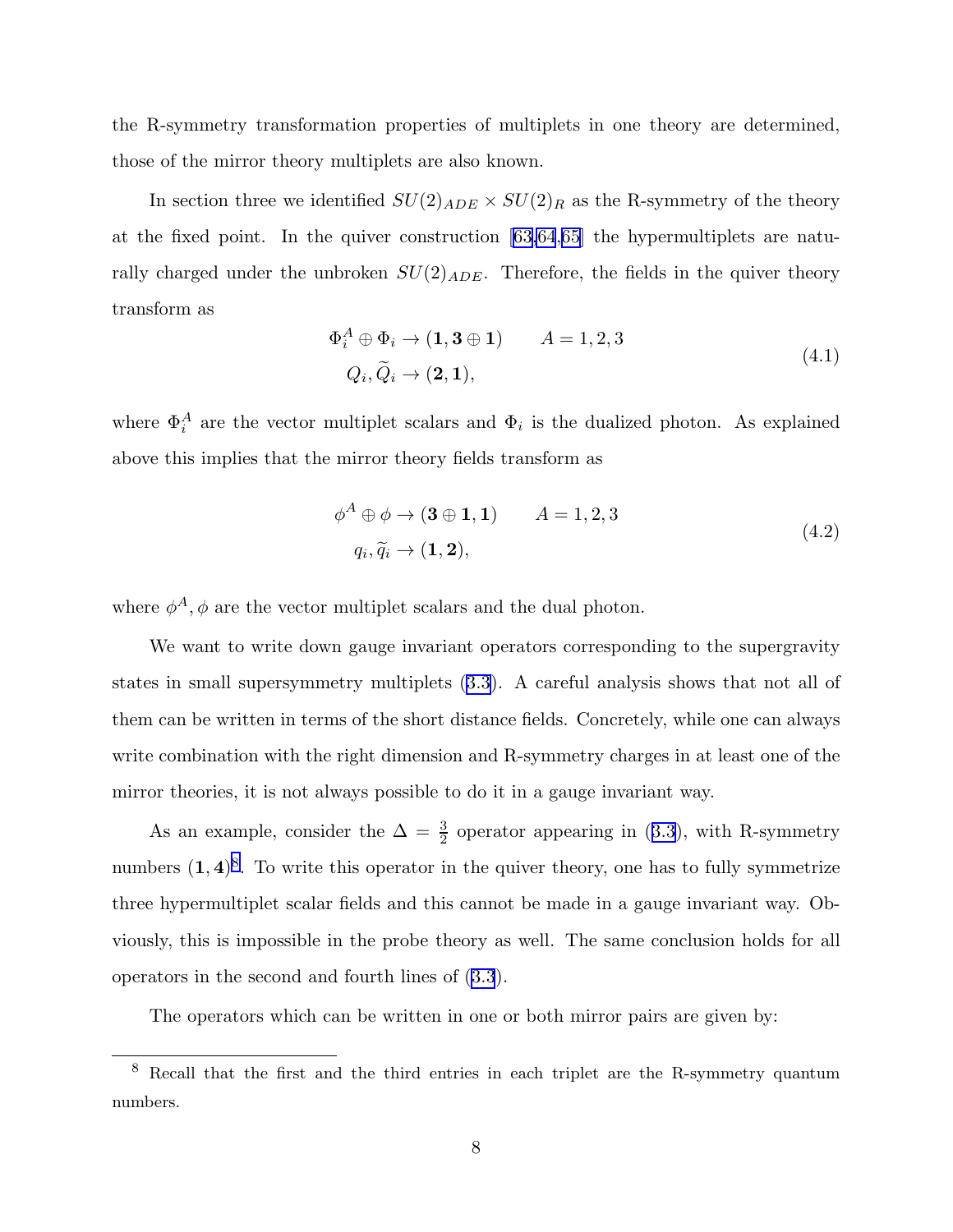• Quiver theory

$$
\Delta = 1 \quad (3, 1) \qquad \sum_{i=1}^{k} \sigma_{\alpha\beta}^{A} \left( Q_{i}^{\alpha} \tilde{Q}_{i}^{\beta} \right)
$$
\n
$$
\Delta = 2 \quad (3, 3) \qquad \sum_{i=1}^{k} \sigma_{\alpha\beta}^{A} \left( \tilde{Q}_{i}^{\alpha} \Phi_{i+1}^{B} Q_{i}^{\beta} - \tilde{Q}_{i+1}^{\alpha} \Phi_{i+1}^{B} Q_{i+1}^{\beta} \right)
$$
\n
$$
\Delta = 3 \quad (3, 5) \qquad \sum_{i=1}^{k} \sigma_{\alpha\beta}^{A} \left( \tilde{Q}_{i}^{\alpha} \Phi_{i+1}^{(B)} \Phi_{i+1}^{C} Q_{i}^{\beta} - \tilde{Q}_{i+1}^{\alpha} \Phi_{i+1}^{(B)} \Phi_{i+1}^{C} Q_{i+1}^{\beta} \right)
$$
\n
$$
\Delta = 3 \quad (5, 3) \qquad \sum_{i=1}^{k} \sigma_{\alpha\beta}^{(A} \sigma_{\gamma\delta}^{C} \left( \tilde{Q}_{i}^{\alpha} \Phi_{i+1}^{B} Q_{i}^{\beta} \tilde{Q}_{i}^{\gamma} Q_{i}^{\delta} - \tilde{Q}_{i+1}^{\alpha} \Phi_{i+1}^{B} Q_{i+1}^{\beta} \tilde{Q}_{i+1}^{\gamma} Q_{i+1}^{\delta} \right)
$$
\n
$$
(4.3)
$$

• Probe theory

$$
\Delta = 1 \quad (1,3) \qquad \sum_{i=1}^{k} \sigma_{\alpha\beta}^{A} \left( q_{i}^{\alpha} \tilde{q}_{i}^{\beta} \right)
$$
  
\n
$$
\Delta = 2 \quad (3,3) \qquad \sum_{i=1}^{k} \sigma_{\alpha\beta}^{A} \left( \tilde{q}_{i}^{\alpha} \phi^{B} q_{i}^{\beta} \right)
$$
  
\n
$$
\Delta = 3 \quad (3,5) \qquad \sum_{i=1}^{k} \sigma_{\alpha\beta}^{A} \left( \tilde{q}_{i}^{\alpha} \phi^{(B} \phi^{C)} q_{i}^{\beta} \right)
$$
  
\n
$$
\Delta = 3 \quad (5,3) \qquad \sum_{i=1}^{k} \sigma_{\alpha\beta}^{(A} \sigma_{\gamma\delta}^{C)} \left( \tilde{q}_{i}^{\alpha} \phi^{B} q_{i}^{\beta} \tilde{q}_{i}^{\gamma} q_{i}^{\delta} \right)
$$
  
\n(4.4)

In the above expressions we used the Pauli matrices  $\sigma^A$  for both  $SU(2)_{ADE}$  and  $SU(2)_R$ . The gauge and  $SU(2)_L$  indices are suppressed.

## 5. Conclusions

Maldacena's [\[1](#page-12-0)] conjecture of the AdS-CFT correspondence opens a new avenue of understanding for non-trivial conformal field theories. By performing rather simple calculations in supergravity one can infer information about field theories that might not be easily obtainable otherwise. In this paper we find part of the spectrum of chiral operators of three dimensional superconformal field theories. This is done by using the space-time picture of the conformal field theory. Analyzing which supergravity states are in short supersymmetry multiplets yields the spectrum of chiral operators of the three dimensional theories. Furthermore, we are able to realize some of these operators in terms of short distance theories which flow to these superconformal fixed points in the infrared.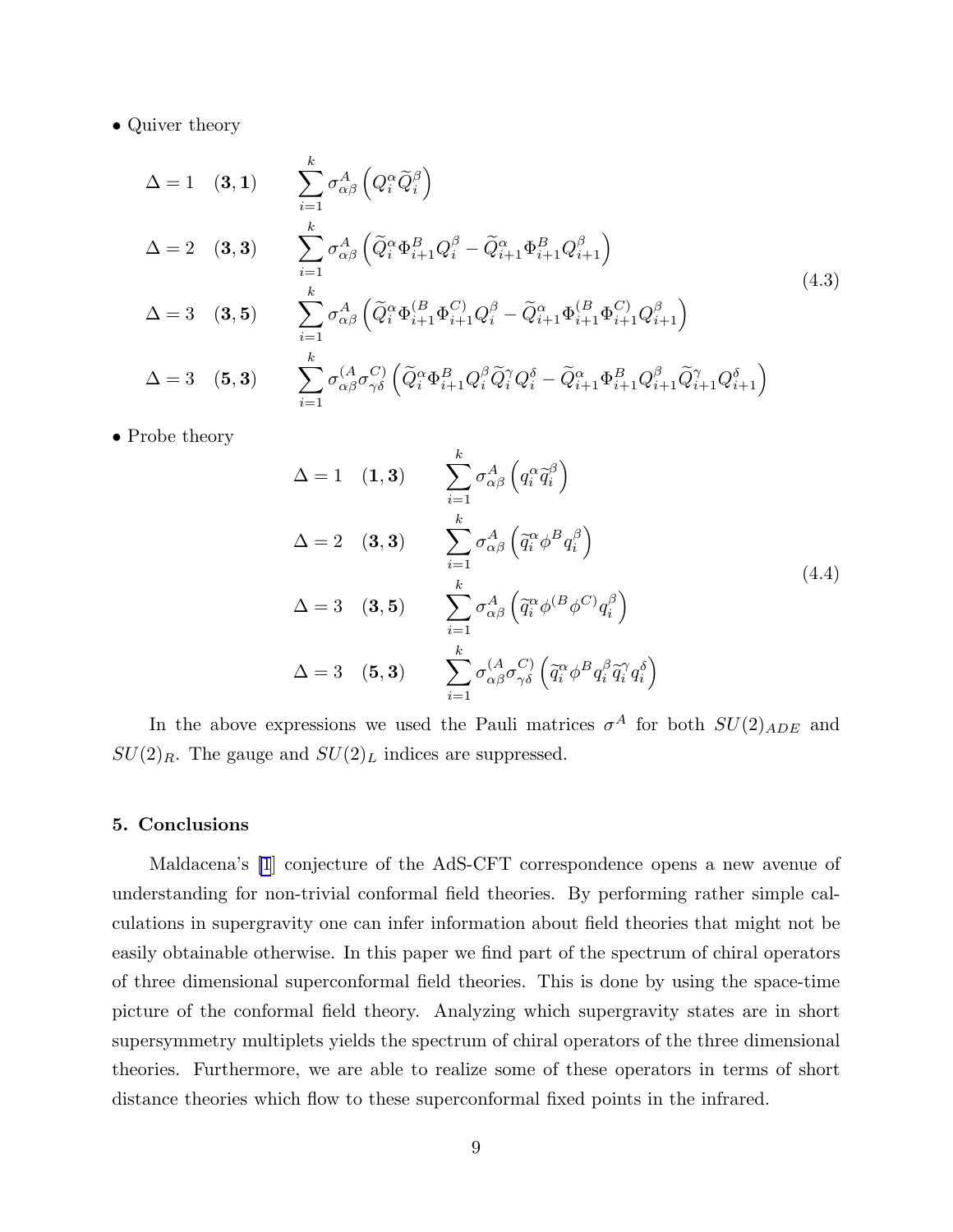## Acknowledgments

We would like to thank O. Aharony, T. Banks, J. Maldacena, Y. Oz, S. Shenker and the other participants of the "Duality in String Theory" workshop for discussions. We are grateful to everyone in the Institute for Theoretical Physics for hospitality during this work. This research was supported in part by the National Science Foundation under Grant No. PHY94-07194.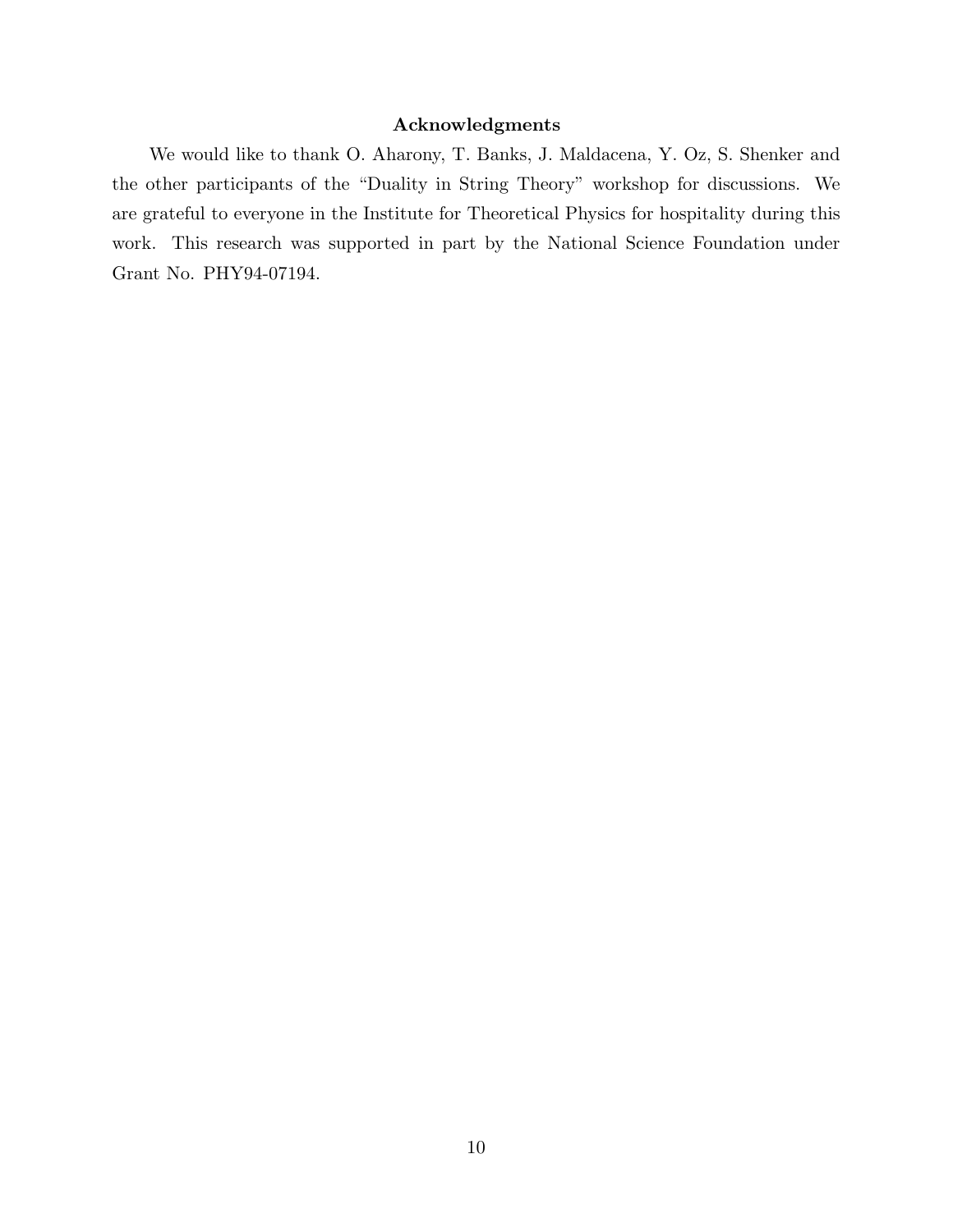|                      | $SO(8)$                     | $SU(2)^{\overline{4}}$                                                            |
|----------------------|-----------------------------|-----------------------------------------------------------------------------------|
| scalar               |                             |                                                                                   |
| $m^2 = -2$           | (2,0,0,0)                   | $(3,3,1,1) \oplus (2,2,2,2) \oplus (1,1,3,3) \oplus (1,1,1,1)$                    |
|                      | $35_v$                      |                                                                                   |
| $m^2 = -\frac{9}{4}$ | (3,0,0,0)                   | $(4,4,1,1) \oplus (3,3,2,2) \oplus (2,2,3,3) \oplus (1,1,4,4) \oplus$             |
|                      | $112_v$                     | $(2, 2, 1, 1) \oplus (1, 1, 2, 2)$                                                |
| $m^2 = -2$           | (4, 0, 0, 0)<br>$294_v$     | $(5,5,1,1) \oplus (4,4,2,2) \oplus (3,3,3,3) \oplus (2,2,4,4) \oplus$             |
|                      |                             | $(1,1,5,5) \oplus (3,3,1,1) \oplus (2,2,2,2) \oplus (1,1,3,3) \oplus$             |
|                      |                             | (1, 1, 1, 1)                                                                      |
| $m^2 = -\frac{5}{4}$ | (5, 0, 0, 0)<br>$672'_{v}$  | $(6,6,1,1) \oplus (5,5,2,2) \oplus (4,4,3,3) \oplus (3,3,4,4) \oplus$             |
|                      |                             | $(2,2,5,5) \oplus (1,1,6,6) \oplus (4,4,1,1) \oplus (3,3,2,2) \oplus$             |
|                      |                             | $(2,2,3,3) \oplus (1,1,4,4) \oplus (2,2,1,1) \oplus (1,1,2,2)$                    |
| $m^2=0$              |                             | $(7, 7, 1, 1) \oplus (6, 6, 2, 2) \oplus (5, 5, 3, 3) \oplus (4, 4, 4, 4) \oplus$ |
|                      | (6, 0, 0, 0)                | $(3,3,5,5) \oplus (2,2,6,6) \oplus (1,1,7,7) \oplus (5,5,1,1) \oplus$             |
|                      | $1386_v$                    | $(4,4,2,2) \oplus (3,3,3,3) \oplus (2,2,4,4) \oplus (1,1,5,5) \oplus$             |
|                      |                             | $(3,3,1,1) \oplus (2,2,2,2) \oplus (1,1,3,3) \oplus (1,1,1,1)$                    |
| pseudoscalar         |                             |                                                                                   |
| $m^2 = -2$           | (0, 0, 2, 0)                |                                                                                   |
|                      | 35 <sub>c</sub>             | $(1,3,3,1) \oplus (2,2,2,2) \oplus (3,1,1,3) \oplus (1,1,1,1)$                    |
| $m^2 = -\frac{5}{4}$ | (1,0,2,0)<br>$224_{\rm cv}$ | $(2,4,3,1) \oplus (1,3,4,2) \oplus (3,3,2,2) \oplus (4,2,1,3) \oplus$             |
|                      |                             | $(2,2,3,3) \oplus (3,1,4,2) \oplus (1,3,2,2) \oplus (2,2,1,3) \oplus$             |
|                      |                             | $(2,2,3,1) \oplus (3,1,2,2) \oplus (2,2,1,1) \oplus (1,1,2,2)$                    |
| $m^2=0$              | (2,0,2,0)<br>$840'_s$       | $(3,5,3,1) \oplus (2,4,4,2) \oplus (4,4,2,2) \oplus (1,3,5,3) \oplus$             |
|                      |                             | $(5,3,1,3) \oplus (3,3,3,3) \oplus (4,2,2,4) \oplus (2,2,4,4) \oplus$             |
|                      |                             | $(3,1,3,5) \oplus (2,4,2,2) \oplus (3,3,1,3) \oplus (1,3,3,3) \oplus$             |
|                      |                             | $(3,3,3,1) \oplus (2,2,2,4) \oplus (4,2,2,2) \oplus (2,2,4,2) \oplus$             |
|                      |                             |                                                                                   |
|                      |                             | $(3,1,3,3) \oplus (1,3,1,3) \oplus (3,3,1,1) \oplus (1,3,3,1) \oplus$             |
|                      |                             | $(2,2,2,2) \oplus (2,2,2,2) \oplus (3,1,3,1) \oplus (3,1,1,3) \oplus$             |
|                      |                             | $(1,1,3,3) \oplus (1,1,1,1)$                                                      |
| vector               |                             |                                                                                   |
| $m^2=0$              | (0, 1, 0, 0)                | $(2,2,2,2) \oplus (1,3,1,1) \oplus (1,1,1,3) \oplus (1,1,3,1) \oplus$             |
|                      | 28                          | (3, 1, 1, 1)                                                                      |

Appendix A. SO(8) branching rules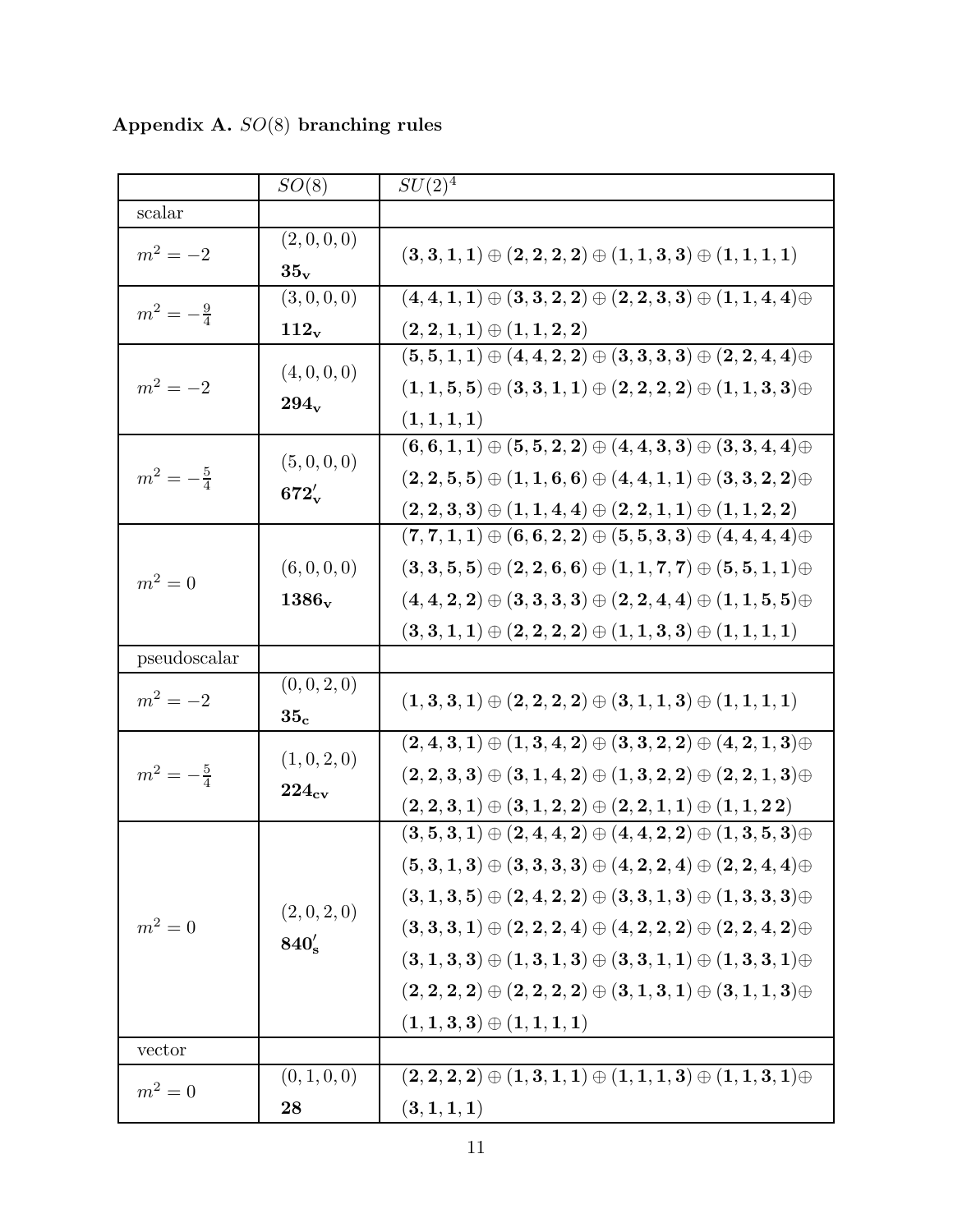### References

- <span id="page-12-0"></span>[1] J.M. Maldacena, "The Large N Limit of Superconformal Field Theories and Supergravity", [hep-th/9711200.](http://arxiv.org/abs/hep-th/9711200)
- [2] S. Ferrara and C. Frøndsal, "Conformal Maxwell Theory as a Singleton Field Theory on  $AdS_5$ , IIB Three-Branes and Duality", [hep-th/9712239.](http://arxiv.org/abs/hep-th/9712239)
- [3] S.S. Gubser, I.R. Klebanov and A.M. Polyakov, "Gauge Theory Correlators from Noncritical String Theory", [hep-th/9802109.](http://arxiv.org/abs/hep-th/9802109)
- [4] E. Witten, "Anti-de Sitter Space and Holography", [hep-th/9802150](http://arxiv.org/abs/hep-th/9802150).
- [5] P. Claus, R. Kallosh and A. van Proeyen, "M Five-Brane and Superconformal (0, 2) Tensor Multiplet in Six Dimensions", [hep-th/9711161,](http://arxiv.org/abs/hep-th/9711161) R. Kallosh, J. Kumar and A. Rajaraman, "Special Conformal Symmetry of World Volume Actions", [hep-th/9712073,](http://arxiv.org/abs/hep-th/9712073) P. Claus, R. Kallosh, J. Kumar, P.K. Townsend and A. van Proeyen, "Conformal Theory of M2, D3, M5 and D1+D5-Branes", [hep-th/9801206](http://arxiv.org/abs/hep-th/9801206).
- [6] M. Berkooz, "A Supergravity Dual of a (1, 0) Field Theory in Six Dimensions", [hep](http://arxiv.org/abs/hep-th/9802195)[th/9802195](http://arxiv.org/abs/hep-th/9802195).
- [7] J. Gomis, "Anti-de Sitter Geometry and Strongly Coupled Gauge Theories", [hep](http://arxiv.org/abs/hep-th/9803119)[th/9803119](http://arxiv.org/abs/hep-th/9803119).
- [8] S. Kachru and E. Silverstein, "4D Conformal Field Theories and Strings on Orbifolds", [hep-th/9802183.](http://arxiv.org/abs/hep-th/9802183)
- [9] A. Lawrence, N. Nekrasov and C. Vafa, "On Conformal Field Theories in Four Dimensions", [hep-th/9803015](http://arxiv.org/abs/hep-th/9803015).
- [10] S. Ferrara and A. Zaffaroni, " $N = 1, 24D$  Superconformal Field Theories and Supergravity in  $AdS_5$ ", [hep-th/9803060](http://arxiv.org/abs/hep-th/9803060).
- [11] M. Bershadsky, Z. Kakushadze and C. Vafa, "String Expansions as Large N Expansions of Gauge Theories", [hep-th/9803076.](http://arxiv.org/abs/hep-th/9803076)
- [12] O. Aharony, Y. Oz and Z. Yin, "M Theory on  $AdS_p \times S^{11-p}$  and Superconformal Field Theories", [hep-th/9803051.](http://arxiv.org/abs/hep-th/9803051)
- [13] S. Minwalla, "Particles on  $AdS_{4/7}$  and Primary Operators on  $M_{2/5}$  Branes Worldvolumes", [hep-th/9803053.](http://arxiv.org/abs/hep-th/9803053)
- [14] R.G. Leigh and M. Rozali, "The Large N Limit of the (2, 0) Superconformal Field Theory", [hep-th/9803068](http://arxiv.org/abs/hep-th/9803068).
- [15] E. Halyo, "Supergravity on  $AdS_{4/7} \times S^{7/4}$  and M branes", [hep-th/9803077.](http://arxiv.org/abs/hep-th/9803077)
- [16] S. Ferrara, A. Kehagias, H. Partouche and A. Zaffaroni, "Membranes and Five-Branes with Lower Supersymmetry and Their AdS Supergravity Duals", [hep-th/9803109](http://arxiv.org/abs/hep-th/9803109).
- [17] Y. Oz and J. Terning, "Orbifolds of  $AdS_5 \times S^5$  and 4d Conformal Field Theories", [hep-th/9803171.](http://arxiv.org/abs/hep-th/9803171)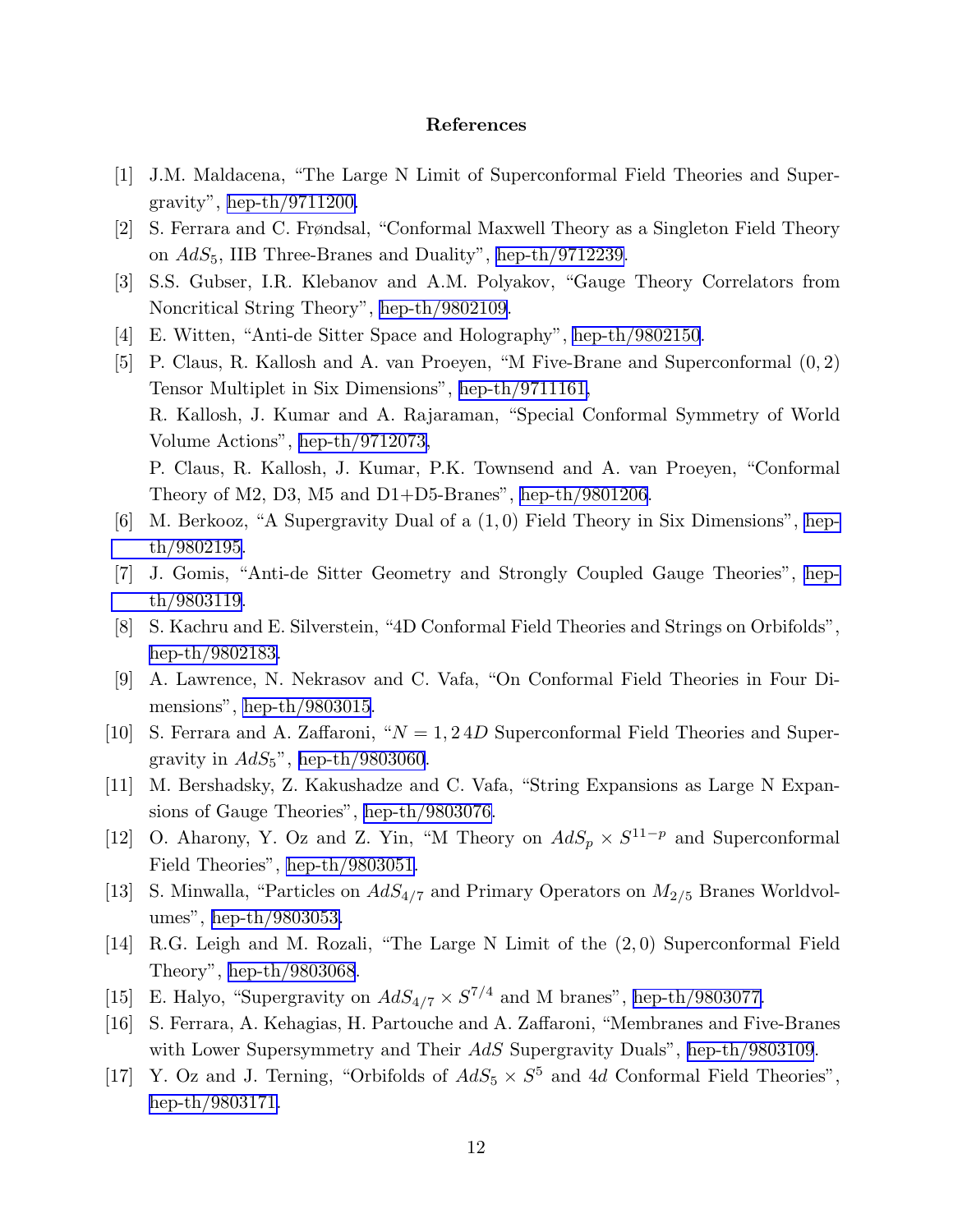- [18] E. Halyo, "Supergravity on  $AdS_{5/4} \times$  Hopf Fibrations and Conformal Field Theories", [hep-th/9803193.](http://arxiv.org/abs/hep-th/9803193)
- [19] Z. Kakushadze, "Gauge Theories from Orientifolds and Large N Limit", [hep](http://arxiv.org/abs/hep-th/9803214)[th/9803214](http://arxiv.org/abs/hep-th/9803214).
- [20] S. Ferrara, A. Kehagias, H. Partouche and A. Zaffaroni, [hep-th/9804006](http://arxiv.org/abs/hep-th/9804006).
- [21] K. Sfetsos and K. Skenderis, "Microscopic Derivation of the Beckenstein-Hawking Entropy Formula for Nonextremal Black Holes", [hep-th/9711138.](http://arxiv.org/abs/hep-th/9711138)
- [22] S. Ferrara and C. Frøndsal, "Gauge Fields as Composite Boundary Excitations", [hep](http://arxiv.org/abs/hep-th/9802126)[th/9802126](http://arxiv.org/abs/hep-th/9802126).
- [23] H.J. Boonstra, B. Peeters and K. Skenderis, "Branes and Anti-de Sitter Space-Times", [hep-th/9801076.](http://arxiv.org/abs/hep-th/9801076)
- [24] N. Itzhaki, J.M. Maldacena, J. Sonnenschein and S. Yankielowicz, "Supergravity and the Large N Limit of Theories with Sixteen Supercharges", [hep-th/9802042.](http://arxiv.org/abs/hep-th/9802042)
- [25] M. Günaydin and D. Minic, "Singletons, Doubletons and M Theory", [hep-th/9802047.](http://arxiv.org/abs/hep-th/9802047)
- [26] G.T. Horowitz and H. Ooguri, "Spectrum of Large N Gauge Theory from Supergravity", [hep-th/9802116.](http://arxiv.org/abs/hep-th/9802116)
- [27] V. Balasubramanian and F. Larsen, "Near Horizon Geometry and Black Holes in Four Dimensions", [hep-th/9802198.](http://arxiv.org/abs/hep-th/9802198)
- [28] S. Ferrara, C. Frøndsal and A. Zaffaroni, "On  $N = 8$  Supergravity on  $AdS_5$  and  $N = 4$ Superconformal Yang-Mills Theory", [hep-th/9802203](http://arxiv.org/abs/hep-th/9802203).
- [29] S.-J. Rey and J. Yee, "Macroscopic Strings as Heavy Quarks in Large N gauge Theory and Anti-de Sitter Supergravity", [hep-th/9803001](http://arxiv.org/abs/hep-th/9803001).
- [30] J. Maldacena, "Wilson Loops in Large N Gauge Theories", [hep-th/9803002](http://arxiv.org/abs/hep-th/9803002).
- [31] M. Flato and C. Frøndsal, "Interacting Singletons", [hep-th/9803013.](http://arxiv.org/abs/hep-th/9803013)
- [32] S.S. Gubser, A. Hashimoto, I.R. Klebanov and M. Krasnitz, "Scalar Absorption and the Breaking of the World Volume Conformal Invariance", [hep-th/9803023.](http://arxiv.org/abs/hep-th/9803023)
- [33] I.Ya. Aref'eva and I.V. Volovich, "On Large N Conformal Field Theories in Anti-de Sitter Space and Singletons", [hep-th/9803028](http://arxiv.org/abs/hep-th/9803028).
- [34] L. Castellani, A. Ceresole, R. D'Auria, S. Ferrara, P. Fré and M. Trigiante, " $G/H$ M-branes and  $AdS_{p+2}$  Geometries", [hep-th/9803039.](http://arxiv.org/abs/hep-th/9803039)
- [35] M.J. Duff, H. Lü and C.N. Pope, " $AdS_5 \times S^5$  Untwisted", [hep-th/9803061.](http://arxiv.org/abs/hep-th/9803061)
- [36] A. Rajaraman, "Two Form Fields and the Gauge Theory Description of Black Holes", [hep-th/9803082.](http://arxiv.org/abs/hep-th/9803082)
- [37] G.T. Horowitz and S.F. Ross, "Possible Resolution of Black Holes Singularities from Large N Gauge Theory", [hep-th/9803085](http://arxiv.org/abs/hep-th/9803085).
- [38] E. Bergshoeff and K. Behrndt, "D-Instantons and Asymptotic Geometries", [hep](http://arxiv.org/abs/hep-th/9803090)[th/9803090](http://arxiv.org/abs/hep-th/9803090).
- [39] J.A. Minahan, "Quark-Monopoles Potentials in Large N Super Yang-Mills", [hep](http://arxiv.org/abs/hep-th/9803111)[th/9803111](http://arxiv.org/abs/hep-th/9803111).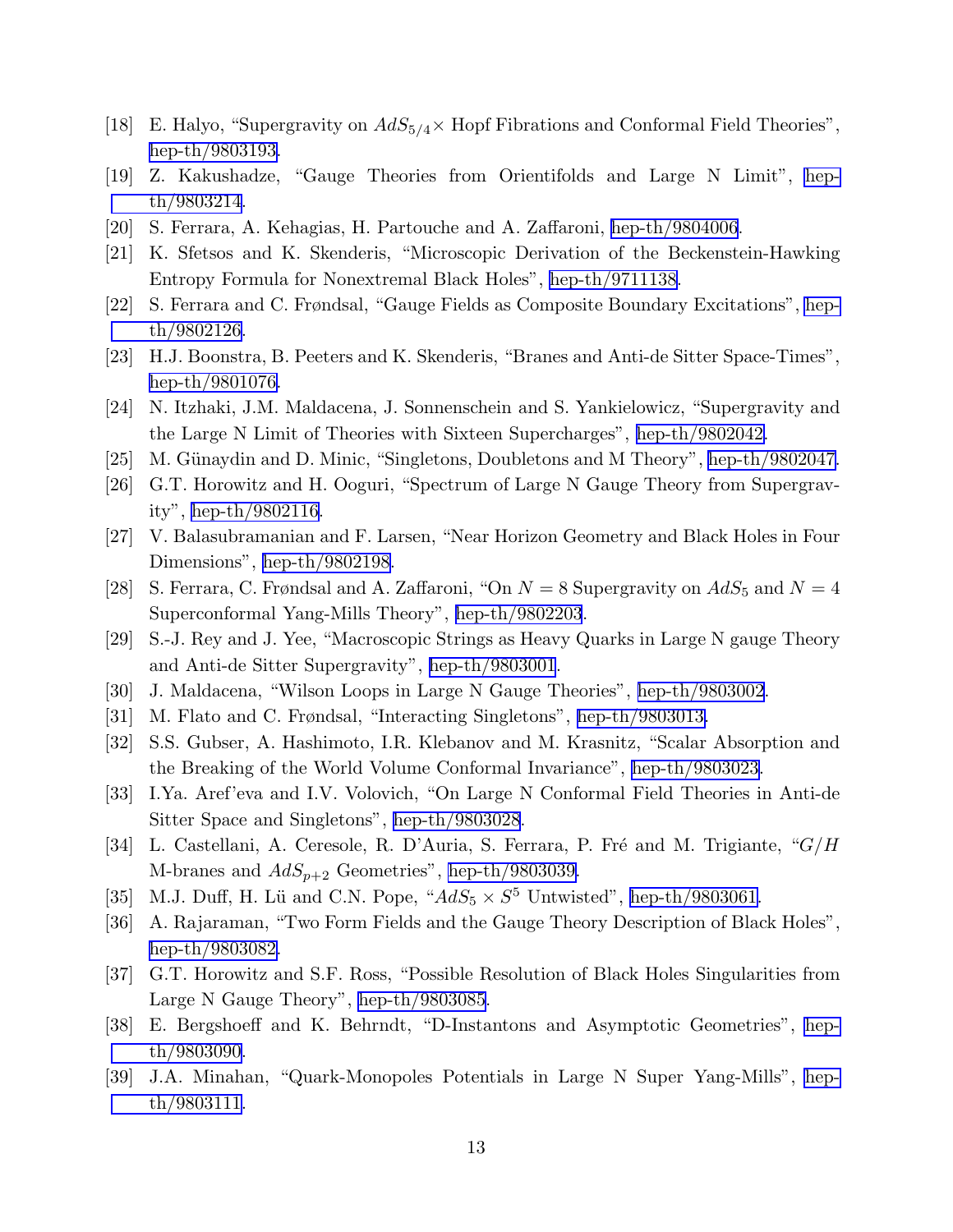- <span id="page-14-0"></span>[40] E. Witten, "Anti-de Sitter Space, Thermal Phase Transition and Confinement in Gauge Theories", [hep-th/9803131.](http://arxiv.org/abs/hep-th/9803131)
- [41] S.-J. Rey, S. Theisen and J.T. Yee, "Wilson-Polyakov Loop at Finite Temperature in Large N Gauge Theory and Anti-de Sitter Supergravity", [hep-th/9803135.](http://arxiv.org/abs/hep-th/9803135)
- [42] A. Brandhuber, N. Itzhaki, J. Sonnenschein and S. Yankielowicz, "Wilson Loops in the Large N Limit at Finite Temperature", [hep-th/9803137](http://arxiv.org/abs/hep-th/9803137).
- [43] M. Günaydin, "Unitary Supermultiplets of  $Osp(1/32, R)$  and M-Theory", [hep](http://arxiv.org/abs/hep-th/9803167)[th/9803167](http://arxiv.org/abs/hep-th/9803167).
- [44] L. Andrianopoli and S. Ferrara, "K-K Excitations on  $AdS_5 \times S^5$  as  $N = 4$  'Primary' Superfields", [hep-th/9803171.](http://arxiv.org/abs/hep-th/9803171)
- [45] B. Brandt, J. Gomis and J. Simon, "D Strings on Near Horizon Geometries and Infinite Conformal Symmetry", [hep-th/9803196.](http://arxiv.org/abs/hep-th/9803196)
- [46] A. Volovich, "Near Anti-de Sitter Geometry and Corrections to the Large N Wilson Loop", [hep-th/9803220](http://arxiv.org/abs/hep-th/9803220).
- [47] H.J. Boonstra, B. Peeters and K. Skenderis, "Brane Intersections, Anti-de Sitter Space-Times and Dual Superconformal Theories", [hep-th/9803231](http://arxiv.org/abs/hep-th/9803231).
- [48] M. Henningson and K. Sfetsos, "Spinors and the ADS/CFT Correspondence", [hep](http://arxiv.org/abs/hep-th/9803251)[th/9803251](http://arxiv.org/abs/hep-th/9803251).
- [49] M. Li, " 't Hooft Vortices on D-Branes", [hep-th/9803252](http://arxiv.org/abs/hep-th/9803252).
- [50] A. Brandhuber, N. Itzhaki, J. Sonnenschein and S. Yankielowicz, "Wilson Loops, Confinement and Phase Transitions in Large N Gauge Theories from Supergravity", [hep-th/9803263.](http://arxiv.org/abs/hep-th/9803263)
- [51] R. Emparan, "AdS Membranes Wrapped on Surfaces of Arbritary Genus", [hep](http://arxiv.org/abs/hep-th/9804031)[th/9804031](http://arxiv.org/abs/hep-th/9804031).
- [52] N. Seiberg, "IR Dynamics on Branes and Space-Time Geometry", Phys. Lett. B384 (1996) 81, [hep-th/9606017](http://arxiv.org/abs/hep-th/9606017).
- [53] K. Intriligator and N. Seiberg, "Mirror Symmetry in Three-Dimensional Gauge Theories", Phys. Lett. B387 (1996) 513, [hep-th/9607207](http://arxiv.org/abs/hep-th/9607207)
- [54] J. de Boer, K. Hori, H. Ooguri, Y. Oz and Z. Yin, "Mirror Symmetry in Three-Dimensional Field Theories,  $SL(2, Z)$  and D-Brane Moduli Spaces", Nucl. Phys. **B493** (1997) 148, [hep-th/9612131](http://arxiv.org/abs/hep-th/9612131).
- [55] B. Biran, A. Casher, F. Englert, M. Rooman and P. Spindel, "The Fluctuating Seven Sphere in Eleven Dimensional Supergravity", Phys. Lett. B134 (1984) 179.
- [56] L. Castellani, R. D'Auria, P. Fré, K. Pilch and P. van Nieuwenhuizen, "The Bosonic Mass Formula for Freund-Rubin Solutions of  $d = 11$  Supergravity General Coset Manifolds", Class. Quant. Grav. 1 (1984) 339.
- [57] D.Z. Freedman and A. Nicolai, "Multiplet Shortening in  $Osp(N, 4)$ ", Nucl. Phys. **B237** (1984) 342.